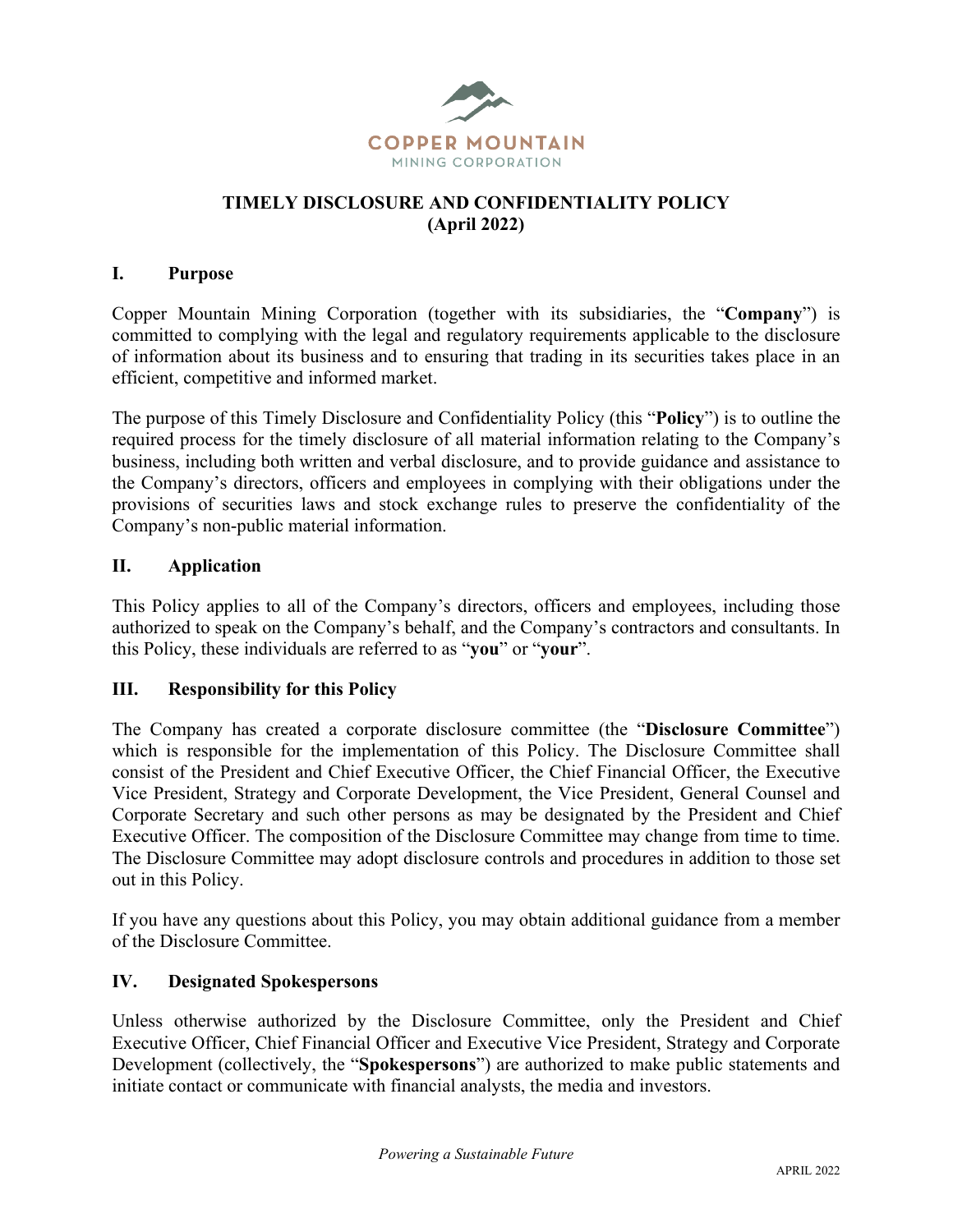The President and Chief Executive Officer may, from time to time, designate one (1) other member, or two (2) with the approval of the Disclosure Committee, who may be a member of the Company's Board of Directors (the "**Board**"), an officer or employee, to speak on behalf of the Company as a back-up or to respond to specific inquiries.

If you are approached by the media, an analyst, investor or any other member of the public to comment on the business and affairs of the Company, you must refer all inquiries to the President and Chief Executive Officer or Executive Vice President, Strategy and Corporate Development and immediately notify the President and Chief Executive Officer or Executive Vice President, Strategy and Corporate Development that the approach was made, unless otherwise authorized by the Disclosure Committee.

# **V. Timely Disclosure of Material Information**

It is essential that material information about the Company is disclosed in a timely, consistent and appropriate manner, in accordance with applicable laws and regulations, and to protect and prevent the improper use or disclosure of material information about the Company.

In this Policy, "**material information**" is any information that a reasonable investor would consider important in a decision to buy, hold or sell a company's securities, or that affects, or would reasonably be expected to affect, the market price or value of that company's securities, whether it is positive or negative. Material information includes both material facts and material changes. A "**material fact**" is a fact that would reasonably be expected to have a significant effect on the market price or value of a company's securities. A "**material change**" is a change in the business, operations or capital of a company that would reasonably be expected to have a significant effect on the market price or value of that company's securities.

There is no "bright line" test for assessing materiality, which is based on an assessment of all of the relevant facts and circumstances. It is also important to note material information is not limited to historical facts but may also include projections and forecasts.

Although not intended to be a comprehensive list, the following are examples of information that could be material:

- Take-over bids or issuer bids involving the Company;
- Material acquisitions or dispositions of assets, property or joint venture interests by the Company;
- Acquisitions of other companies by the Company, including a take-over bid for, or merger with, another company;
- Any material financings, including equity, debt or alternative funding options, by the Company;
- Material changes in the Company's capital structure;
- A public or private sale of a material number of the Company's securities;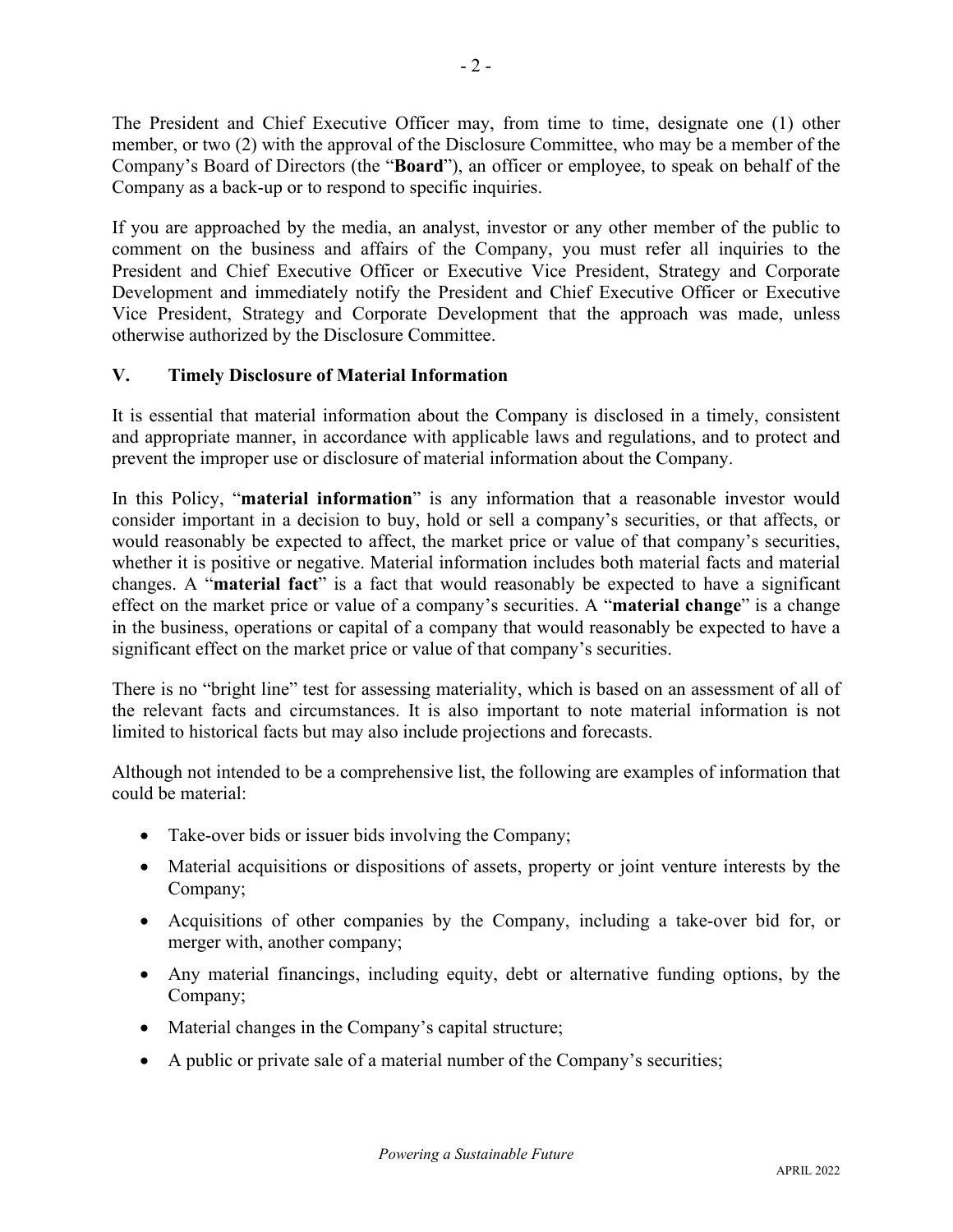- Material changes in the Company's reserves or resources or a material exploration discovery;
- Firm evidence of a material increase or decrease in the near-term earnings prospects of the Company;
- Changes in the Company's capital investment plans or corporate objectives;
- Material changes in the management of the Company;
- Litigation which may have a material impact on the Company;
- Material changes to the financial results of the Company;
- Material changes in the Company's accounting policies; and
- The occurrence of a material event of default under any material financing or other agreement to which the Company is a party.

If you become aware of information that has the possibility of being material information, you must immediately disclose that information to the President and Chief Executive Officer. The fact that it may not be clear or certain as to whether the information will have a significant effect on the market price or value of the securities of the Company or is otherwise material information should not delay this notification. This information should then be passed to the other members of the Disclosure Committee promptly and, where appropriate, to the Board.

Material information is required to be disclosed immediately. The Disclosure Committee, in consultation with others as appropriate, shall determine what is deemed to be material information and the appropriate public disclosure. Disclosure must be corrected immediately if the Company subsequently learns that earlier disclosure by the Company contained a material error at the time it was given.

## **V. Press Releases**

The Disclosure Committee must review all press releases for accuracy and completeness prior to dissemination. In addition, the Audit Committee must review, and the Board must approve, all press releases issued in respect of the Company's quarterly and annual financial statements.

Press releases disclosing material information will be transmitted to the Toronto Stock Exchange (the "**TSX**") or any other stock exchanges on which the Company's securities may be listed (collectively, the "**Exchanges**"), relevant regulatory bodies and major news wire services that disseminate financial news to the financial press and to daily news outlets that provide regular coverage of financial news in the areas where the Company has operations. Press releases must be pre-cleared with the Exchanges, as applicable, if issued during trading hours.

The Company must file press releases on SEDAR as soon as practicable after dissemination. The Company will also post all press releases on its website promptly after confirmation of dissemination.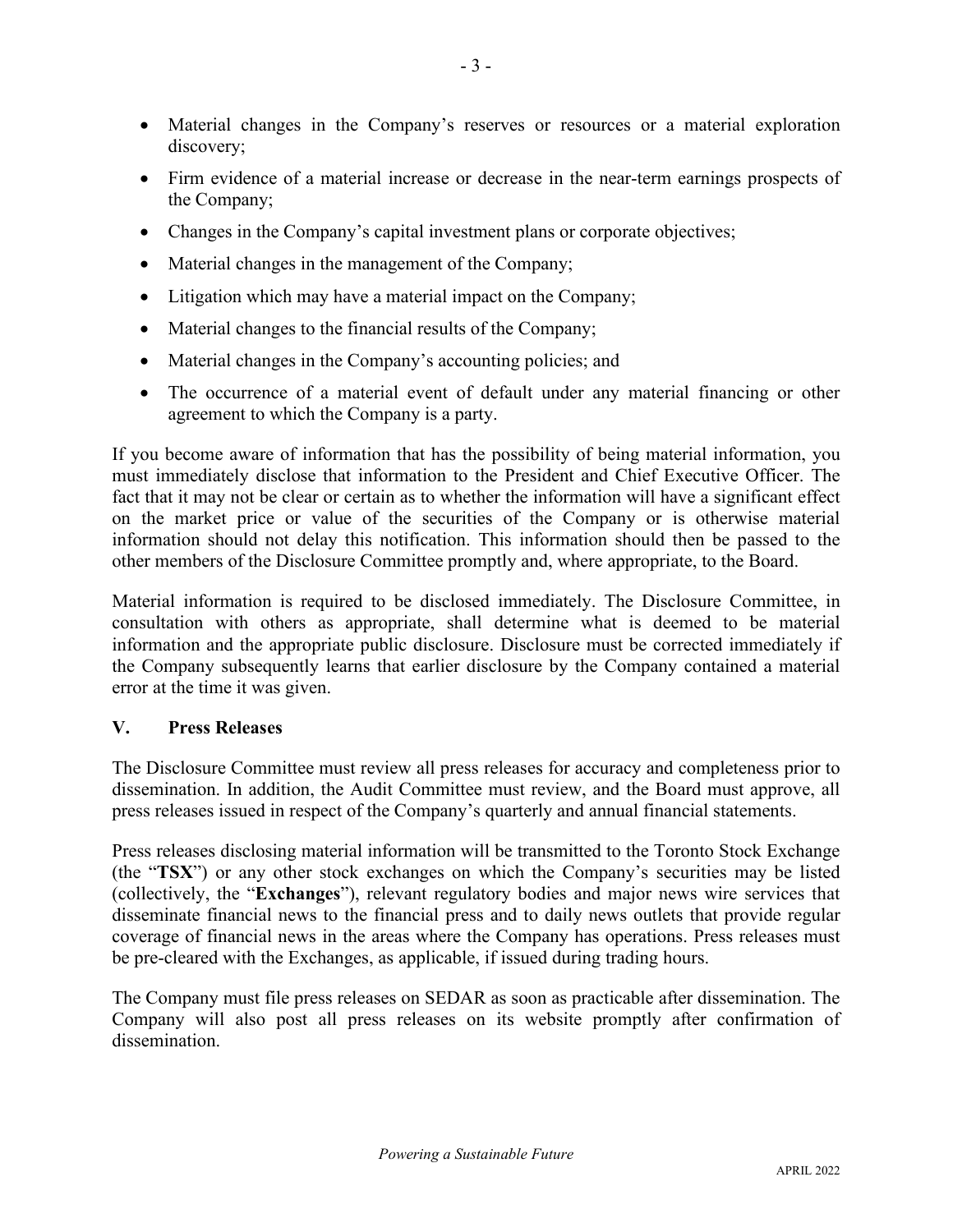#### **VI. Conference Calls and Webcasts**

The Company periodically holds conference calls or webcasts to discuss its quarterly or annual financial and operating results or major corporate developments. The Company will announce by press release the date and time of any conference call or webcast, as well as participation details and a general description of what is to be discussed and will also announce the date and time on its website. The conference call or webcast must be open to analysts, media representatives and the general public. At least one (1) member of the Disclosure Committee must attend all general investor conference calls and webcasts.

Conference calls and webcasts will begin with appropriate cautionary language statements relating to any forward-looking information that will be provided. The Company will post on its website any written material that was made available to participants in a conference call or webcast and will make a web replay available on the website for a reasonable period of time after the conference call or webcast.

#### **VII. External Speeches and Presentations**

Acceptance of any invitations to give external speeches or presentations about the Company at conferences or other public venues at which shareholders, potential investors or media may be present, or which are expected to become available to any of the foregoing, must be preapproved by a Spokesperson and the content of any such speeches and presentations must be reviewed and approved by a member of the Disclosure Committee. Any such speeches and presentations that may contain material information that has not previously been disclosed must be reviewed and approved in advance by the Disclosure Committee to ensure that all undisclosed material information is either removed or disclosed in accordance with applicable securities laws and regulations prior to giving such speeches and/or presentations.

#### **VIII. Electronic Communications**

The Company recognizes that websites and other channels available on the Internet, including social media, are important and effective communication tools available to companies and their directors, officers and employees for disclosure and communication purposes and that many of the Company's directors, officers and employees use online communications for both professional and personal purposes. Online communications are an extension of the Company's formal corporate disclosure record and, as such, the securities laws and rules of the Exchanges applying to disclosure of information apply equally to information posted on the Company's website and distributed by other electronic means, including through social media. As a result, care must be taken that any disclosure with regard to the Company through its website or social media accounts, or by the Company's directors, officers and employees through their personal social media accounts, complies with this Policy and all applicable securities laws and rules of the Exchanges.

You should not discuss or post any information relating to the Company or trading in securities of the Company in Internet chat rooms, newsgroups or bulletin boards and should not disclose any information which has not been publicly disclosed by the Company.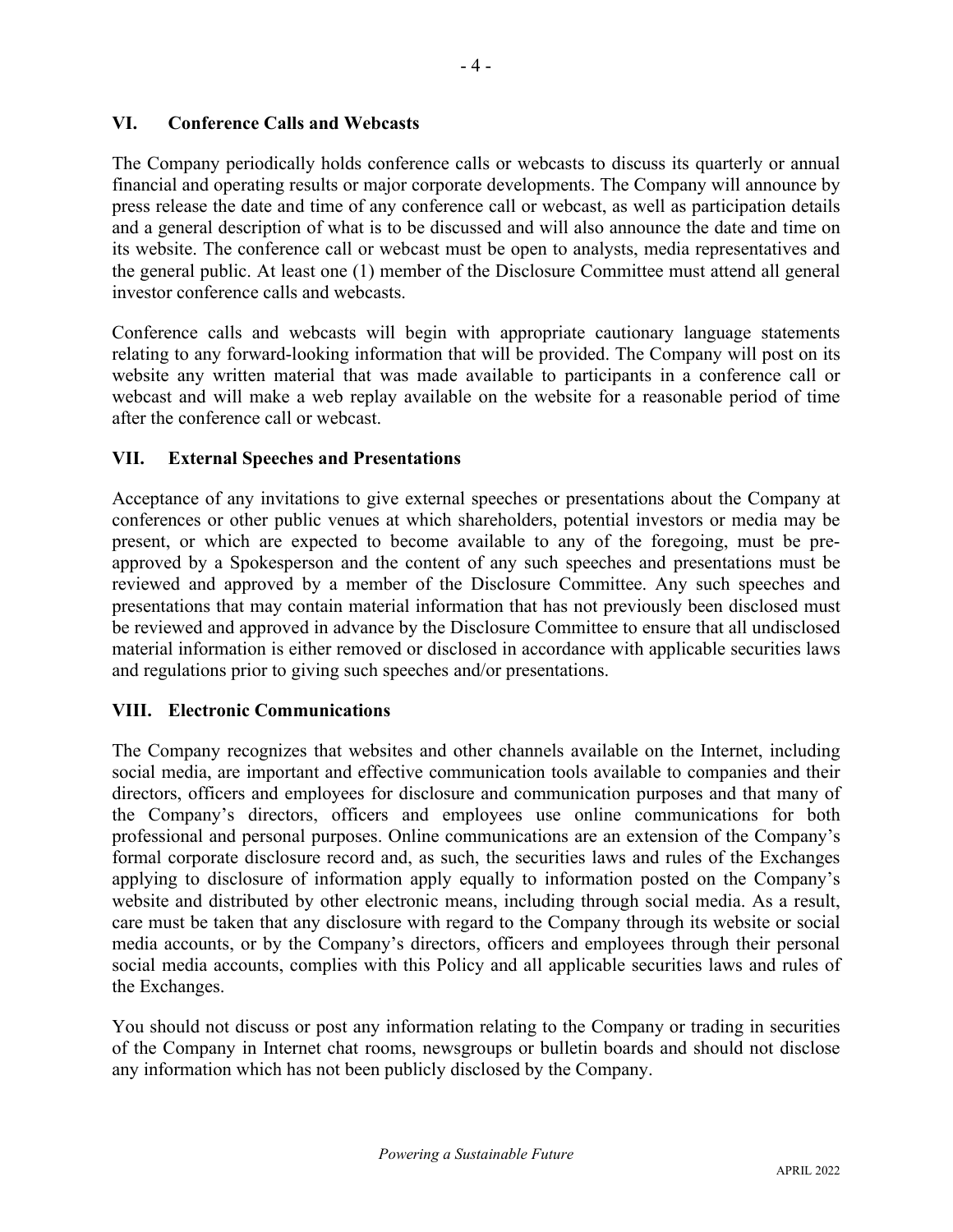You must advise the President and Chief Executive Officer or the Executive Vice President, Strategy and Corporate Development if you are aware of any discussion of information of the Company in a chat room, newsgroup, bulletin board or other media.

# **IX. Rumours**

As a general rule, the Company will not comment, affirmatively or negatively, on rumours, including rumours on the Internet. When required, the Spokespersons will respond consistently to those rumours, saying "*It is our policy not to comment on market rumours or speculation.*" If the Exchanges, or a securities regulatory authority, request that the Company make a statement in response to a market rumour or take any other action, the Disclosure Committee will consider the matter and make a recommendation to the President and Chief Executive Officer if any response is necessary or advisable and whether a press release is required.

## **X. Website**

Securities laws and rules of the Exchanges apply to the disclosure of information on the Company's website. Any disclosure of information on the Company's website must be preapproved by the President and Chief Executive Officer or the Executive Vice President, Strategy and Corporate Development. Any disclosure of material information on the Company's website must be preceded by a press release disclosing that information. The Company's view is that disclosure on its website alone is not adequate disclosure of non-public material information.

If the Company is considering a distribution of its securities, the content of its website must be reviewed with the Company's corporate counsel before and during the offering to ensure compliance with applicable securities laws.

# **XI. Maintaining Confidentiality**

Except as set out below, if you are privy to confidential information (regardless of whether such information is also material information), you should maintain such information in confidence and should not disclose such information to anyone other than authorized Company personnel or the Company's representatives who have a legitimate need to know such information in connection with their duties and who have been advised of the confidential nature of such information. If you are in possession of confidential information, you should not disclose such information to any outside party, except to the extent that it is necessary to do so in the course of the Company's business.

In order to prevent the misuse or inadvertent disclosure of confidential information, you should take reasonable steps to safeguard confidential information, including the following:

- Keep documents containing confidential information in a safe place with access restricted to individuals who "need to know" that information in the necessary course of business and use code names if necessary.
- Use passwords to protect access to confidential electronic data.
- Do not discuss confidential matters in places where or in a manner in which the discussion may be overheard.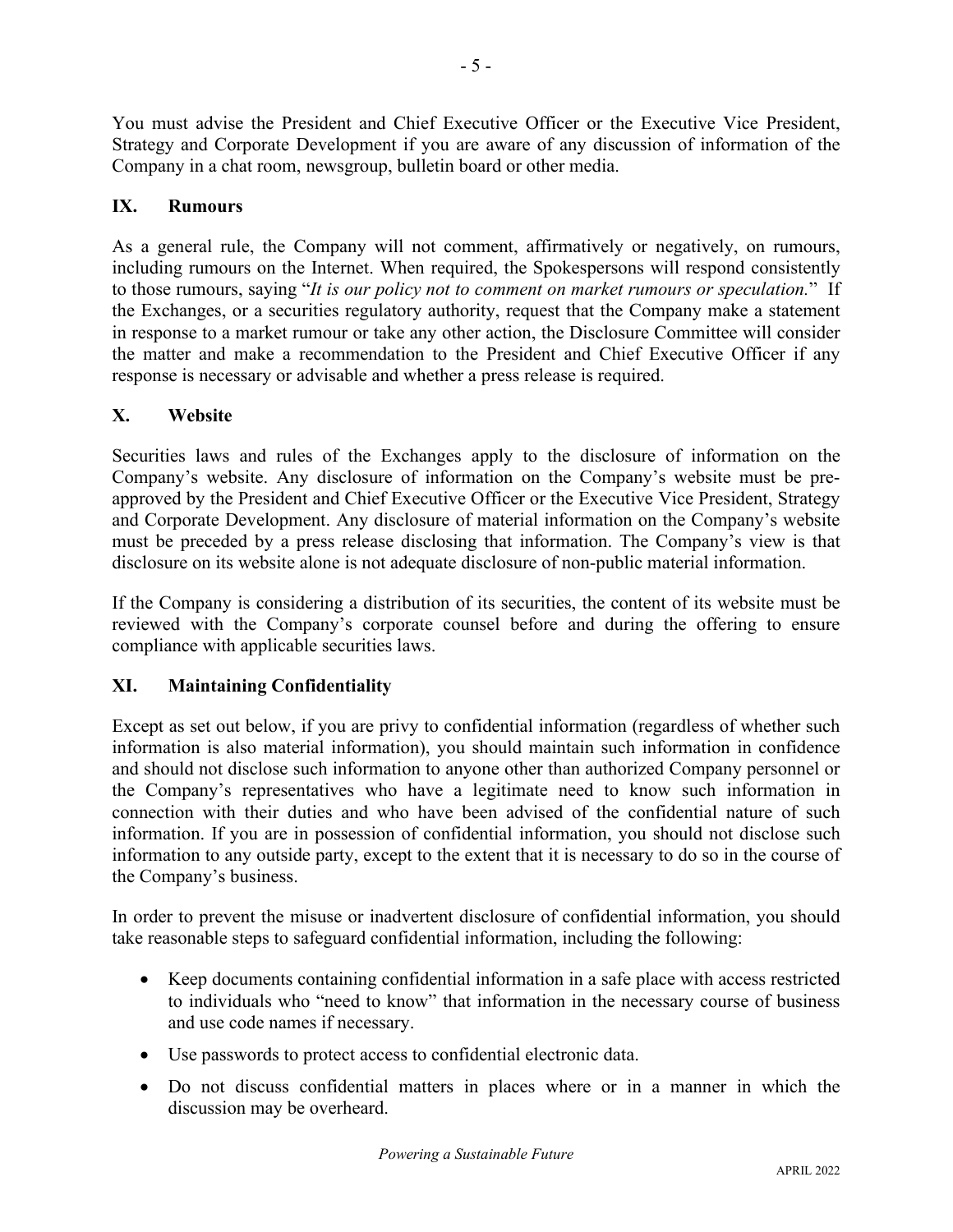- Do not read confidential documents in public places or leave such documents where others may retrieve them.
- Avoid unnecessary copying of confidential documents. Extra copies of confidential documents should be shredded or otherwise destroyed.
- Transmit confidential documents by electronic means only where it is reasonable to believe that such transmission can be made and received securely.

#### **XII. Avoiding Selective Disclosure**

When participating in shareholder meetings, news conferences, analysts' conferences and private meetings with shareholders, potential investors or analysts, Spokespersons must only discuss non-material information or material information that has been previously disclosed. For greater certainty, acceptable topics of discussion include the Company's historical financial and operating results, business prospects (subject to the provisions of this Policy), the business environment, management's philosophy and long-term strategy. Specific discussions that relate to projected earnings and production details should be avoided. Any selective disclosure of nonpublic material information is not permitted.

You should never make "selective" disclosure of non-public material information, including disclosing smaller, "non-material" components of material information. Spokespersons participating in conference calls or webcasts to discuss the Company's quarterly or annual financial and operating results or major corporate developments should script their comments and prepare answers to anticipated questions in advance of the call or webcast, and such scripts should be reviewed by the Disclosure Committee before the call or webcast. Any non-public material information that is contained in the script must be generally disclosed sufficiently in advance of the call or webcast.

After each shareholder meeting, news conference, analysts' conference or private meeting with shareholders, potential investors or analysts, the Company's participants should normally meet and review the disclosures made during the course of the meeting or conference to determine if any non-public material information was unintentionally disclosed. If non-public material information was disclosed, the participants must advise a member of the Disclosure Committee, who shall take immediate steps to ensure that the information is generally disclosed. Pending the non-public material information being generally disclosed, the Company must contact the parties to whom the material information was disclosed and inform them that the information is nonpublic material information and of their legal obligations with respect to the material information.

If at any time you have a concern that any disclosure of non-public material information (including any component of such material information) has been made to an outside party in a meeting, conference or otherwise, other than in accordance with this Policy, you must immediately contact a member of the Disclosure Committee.